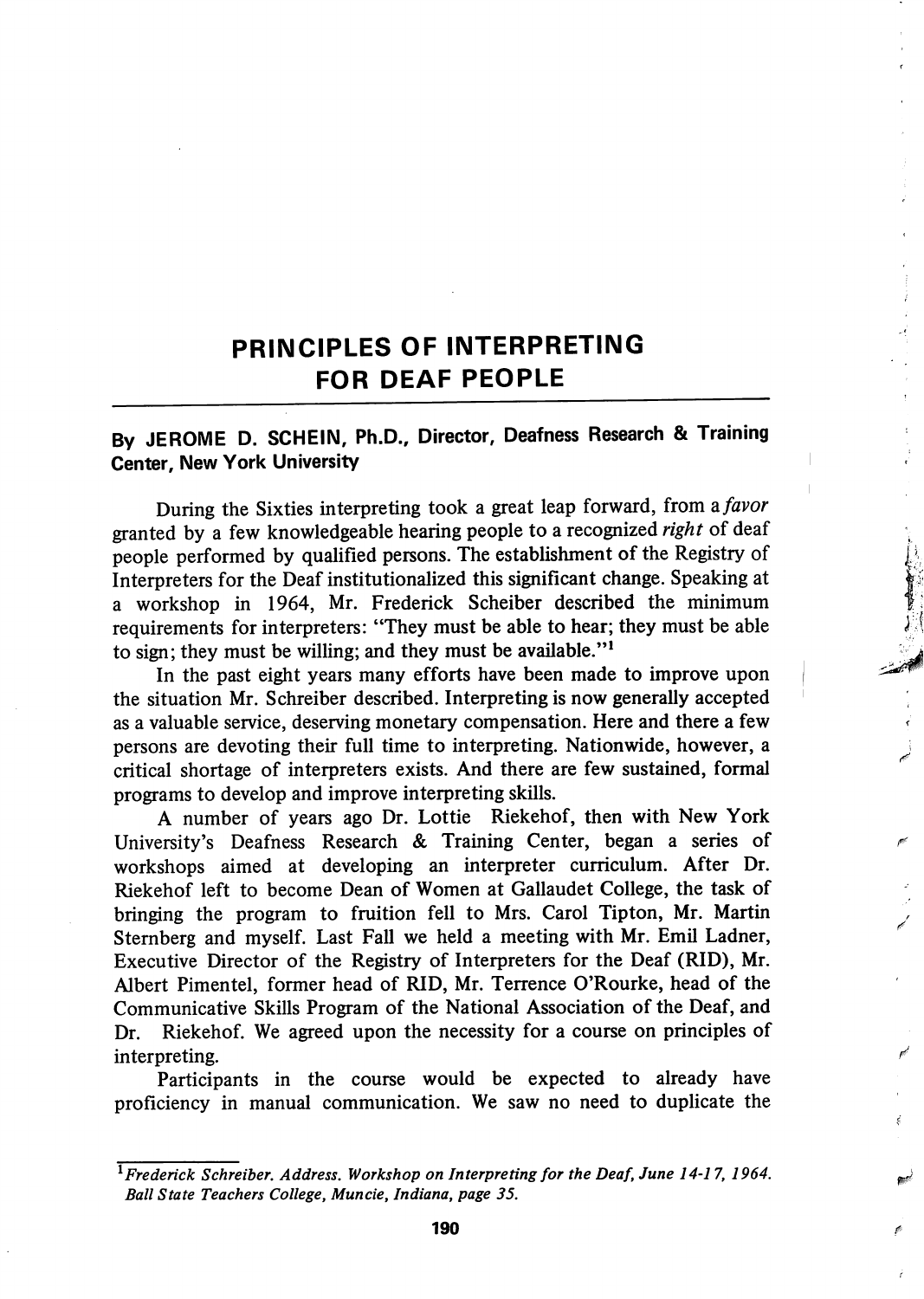extensive efforts now underway in teaching manual communications.<sup>2</sup> (As a matter of fact, New York University also has had for several years a two-course sequence, including a laboratory section, to develop proficiency in communicating with deaf persons.) Instead, the new course we planned would prepare people who could sign to become interpreters. So, in January of this year, we began to field test ideas we had put together about interpreter training.

The organization of the course can be conceived as a large circle surrounding a group of smaller circles (see Figure 1). The outer ring contains

L



SCHEMATIC REPRESENTATION OF INTERPRETER TRAINING PROGRAM: DEAFNESS RESEARCH & TRAINING CENTER NEW YORK UNIVERSITY

 $\overline{c_{\textit{Commnicative}}$  Skills Program, National Association of the Deaf, 814 Thayer Avenue, Silver Spring, Maryland 20910.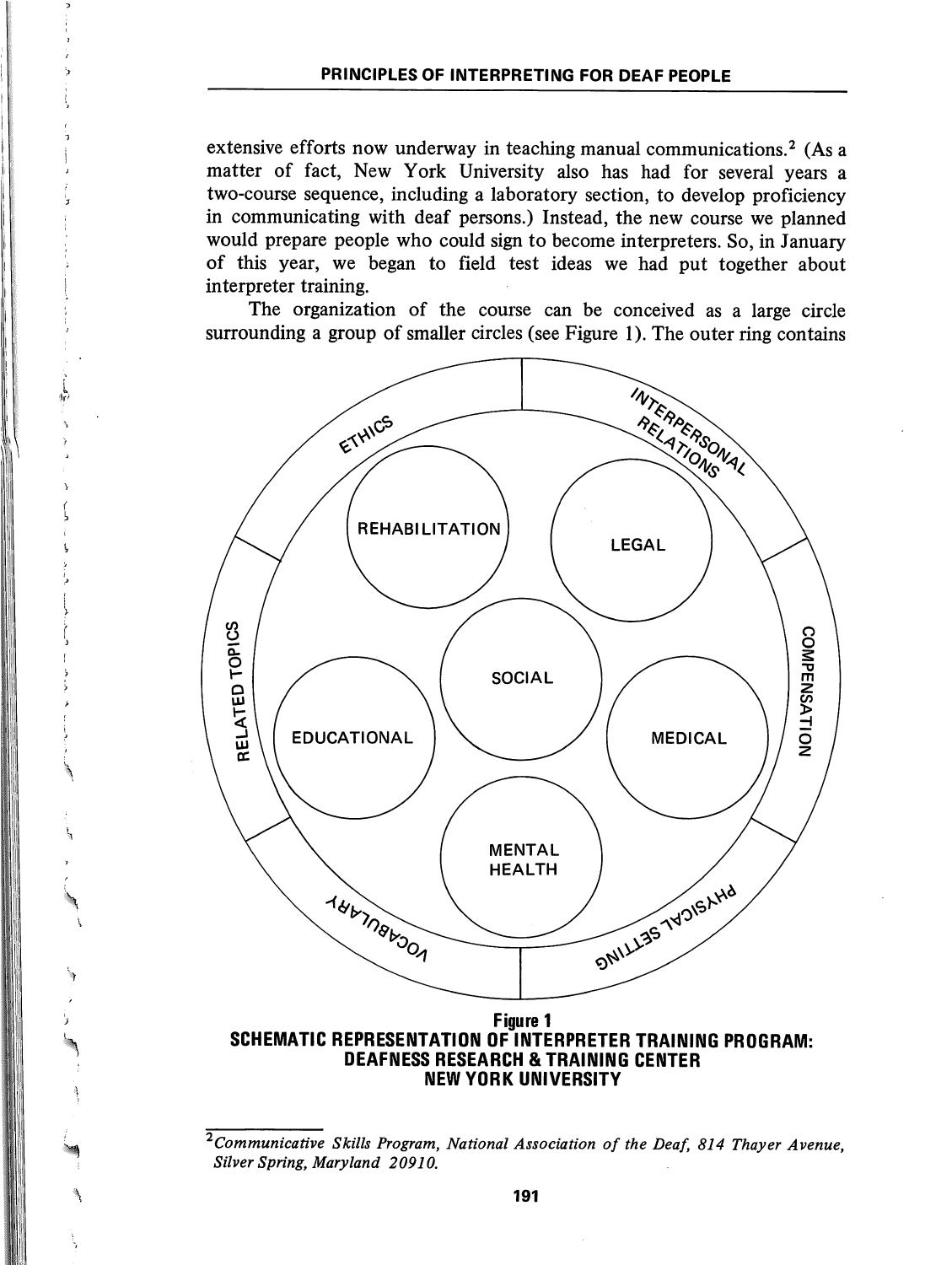the principles in a relatively abstract form. Each of the smaller circles repeats the abstract principles as applied to relatively concrete areas of interpreting. Let me be specific.

The first principles concerning ethics and general deportment. Not very much attention has been given in the literature to this topic, probably because so many interpreters were associated with church groups and their exemplary behavior was taken for granted. But there are many borderline problems, involving protection of confidentiality, self-seeking efforts by interpreters, paternalistic attitudes and practices, and much more. In dealing with these problems we sought diverse points of view. We recognize that the RID itself has not taken a definitive position on many of the issues which arose in our discussions. Our aim has been to open these issues to discussion, looking forward to the time when the RID will set forth policies covering each of the issues.

A closely related second area is that of client-interpreter relations. Here we are concerned with the role of the interpreter—Is he also a tutor, friend, legal counsel, vocational-guidance expert, etc.? — as well as with rapport. Like the ethical and behavioral problems, the questions surrounding the relationship between the deaf person and the interpreter do not seem to have been widely discussed in the past. We found many intriguing points of difference, not only among interpreters but also, among deaf persons. Interpreters may be regarded as "only a pair of hands and ears" or as advocates, instructors, and social companions, in addition to being interpreters.

The questions dealing with compensation were not too bothersome. The majority of deaf persons now accept the idea that interpreters are paid for service. That is not to say that problems do not arise, but rather that there was general agreement on how these matters should be resolved.

Moving away from the interpersonal relations, management of the setting came next. The recent monograph edited by Dr. Glenn Lloyd<sup>3</sup> provided some good material for discussion. Interpreters are either already alert to lighting problems and their own positioning with respect to speaker and audience, or quick to learn these points. A good deal of discussion did develop as to who should be responsible for making adequate arrangements. You will grasp the direction of these debates from the proposal by one participant that interpreters carry a kit containing spotlights, a box to stand on, and other paraphernalia often needed to make the interpreter visible to the audience.

Vocabulary, or more properly, correct signs captured less attention than it seems to have attracted in other workshops. The many new dictionaries of signs are helping to standardize the language. Tolerance for new signs is growing. There was also general recognition of the necessity for

 $3$ Lloyd, Glenn T. (Ed.) Guidelines for Effective Participation of Deaf Persons in Professional Meetings. Knoxville, Tennessee: University of Tennessee, 1971.